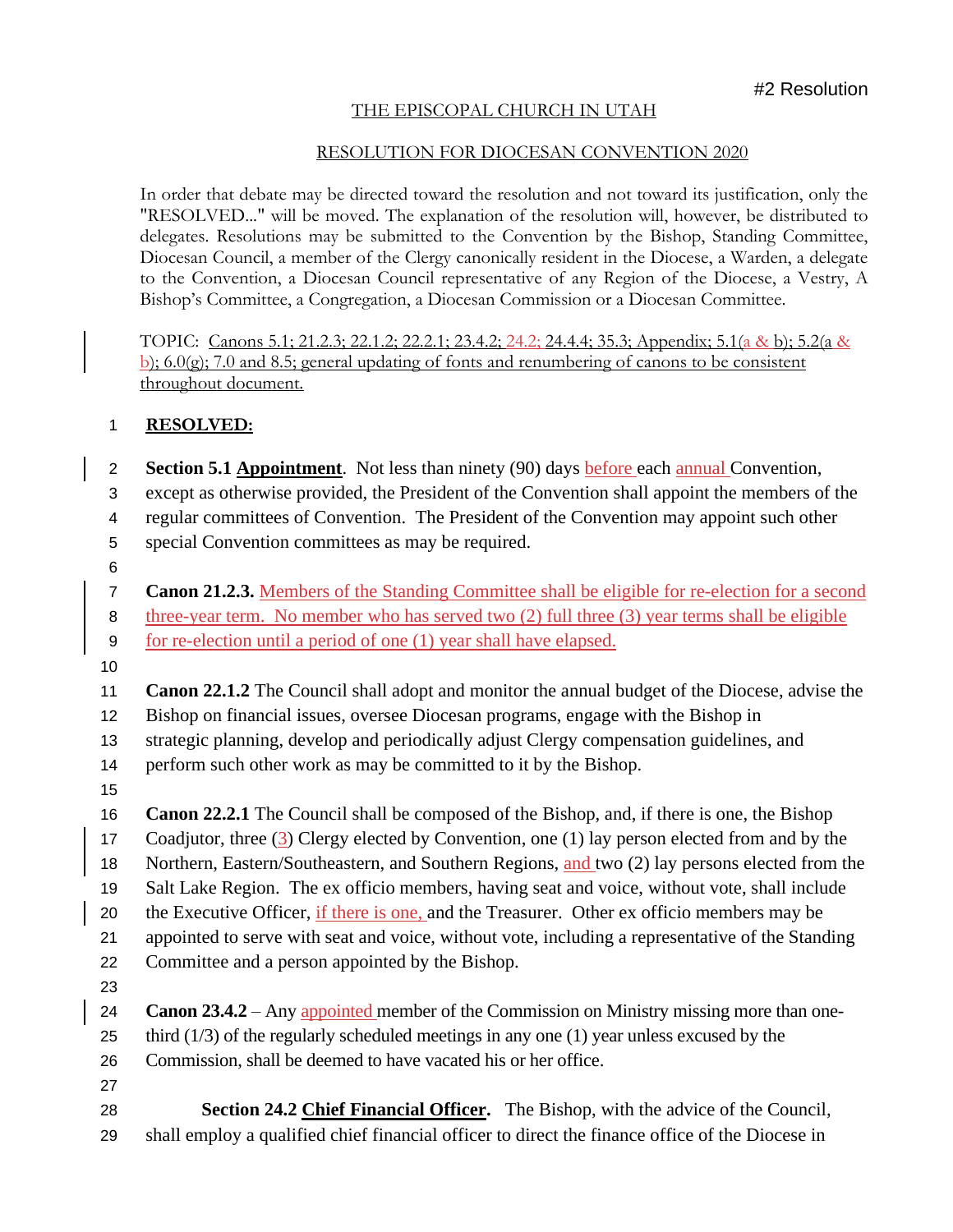| 30 | keeping full and complete financial records and in the preparation of reports. The chief              |
|----|-------------------------------------------------------------------------------------------------------|
| 31 | financial officer shall see that adequate insurance is maintained upon all assets of the Diocese,     |
| 32 | including all real property owned by or held in trust for the Corporation. The chief financial        |
| 33 | officer of the Diocese shall be an ex officio member of the Finance Committee with seat and           |
| 34 | voice but without vote.                                                                               |
| 35 |                                                                                                       |
| 36 | <b>Canon 24.4.4 The Finance Committee shall see that adequate insurance is maintained upon all</b>    |
| 37 | assets of the Diocese, including all real property owned by or held in trust for, the Corporation.    |
| 38 | [Moved to Section 24.2 Chief Financial Officer. This would fall under the CFO's duties for the        |
| 39 | Diocese rather than the Finance Committee.                                                            |
| 40 |                                                                                                       |
| 41 | Section 35.3 Presiding Officer. The Rector or Priest-in-Charge shall preside at the Annual            |
| 42 | Meeting. If there be none, the Senior/Bishop's Warden shall preside.                                  |
| 43 |                                                                                                       |
| 44 | Appendix                                                                                              |
| 45 |                                                                                                       |
| 46 | <b>VI. Resolutions and Debates</b>                                                                    |
| 47 | 6.0 g. Any motion from the floor proposing a resolution of the Convention for which no resolution     |
| 48 | has been filed in accordance with these Rules shall be referred by the President to the Resolutions   |
| 49 | Committee pursuant to Canon 6.3.                                                                      |
| 50 |                                                                                                       |
| 51 | <b>VII. Rules of Debate</b>                                                                           |
| 52 | 7.0 Each resolution introduced to the floor will be presented and read as requested, by the Chair of  |
| 53 | the Resolutions Committee. Having been moved by a committee, no second shall be required. The         |
| 54 | proponent of the resolution shall be first given up to three (3) minutes to provide an explanation of |
| 55 | the resolution and an additional period of up to five (5) minutes to respond to clarifying questions  |
| 56 | thereupon the matter shall be open for debate.                                                        |
| 57 |                                                                                                       |
| 58 | VII. Quorum and Debate                                                                                |
| 59 | 8.5 No smoking shall be permitted in the room of the Convention floor. [This isn't the 80's]          |
| 60 |                                                                                                       |
| 61 | Canons jump from 6.4 to 11; 16 to 21; 26 to 31; 36 to 41; 43 to 51; 51 to 61; and 64 to 71.           |
| 62 | Would like to renumber to keep consistency throughout Canons. Font is also inconsistent               |
| 63 | throughout Canons.                                                                                    |
|    | Moved by The Convention Planning Committee<br>Date: <u>January 29, 2020</u>                           |

Congregation/Organization: Diocese

+ + +